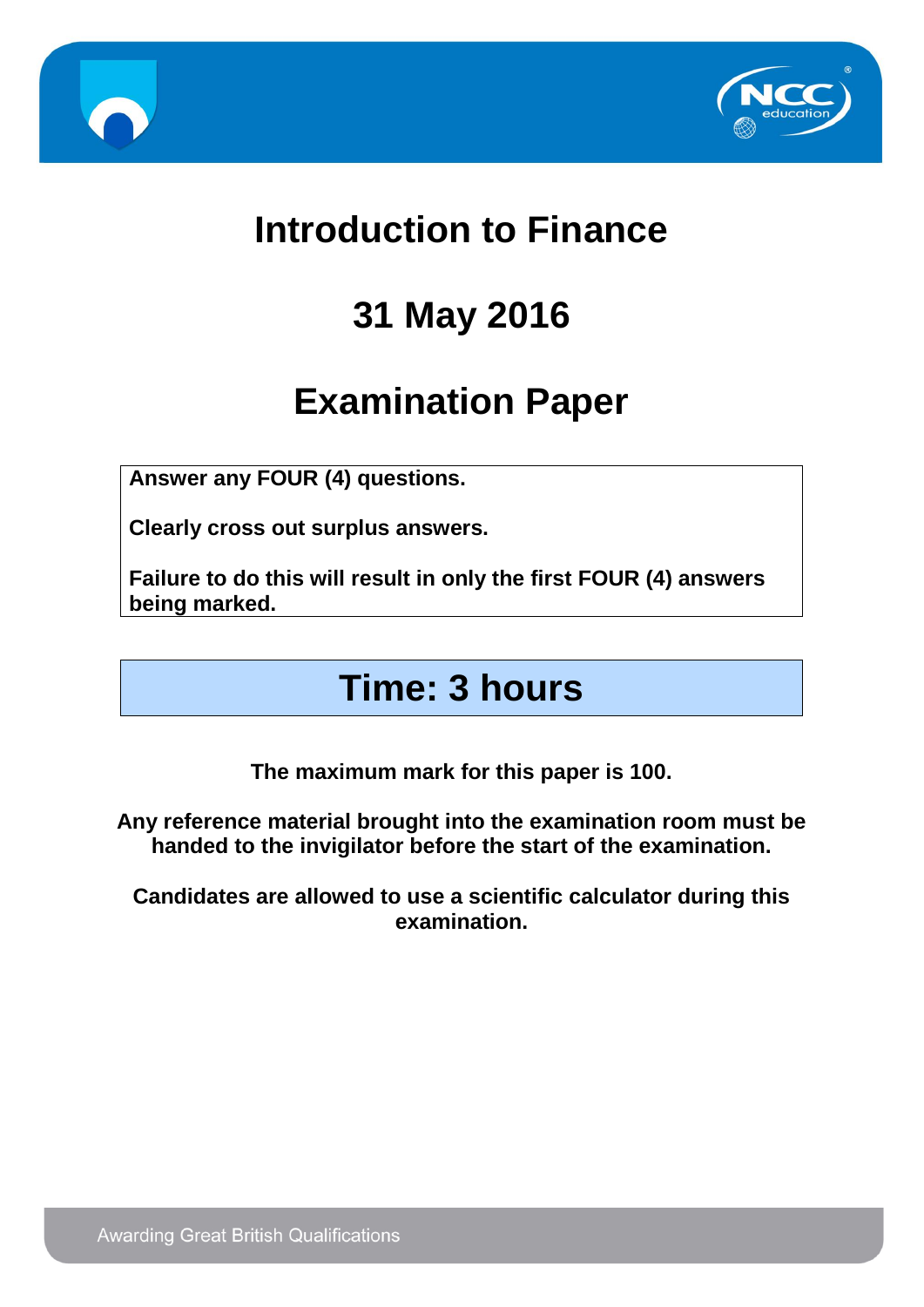#### **Answer any FOUR (4) questions**

|    | <b>Question 1</b>                                            |                                                                                                                                                                         | <b>Marks</b>     |
|----|--------------------------------------------------------------|-------------------------------------------------------------------------------------------------------------------------------------------------------------------------|------------------|
| a) |                                                              | Explain THREE (3) purposes of classifying costs in terms of planning, decision<br>making and control.                                                                   | 6                |
| b) | Identify THREE (3) major types of cost classification.       |                                                                                                                                                                         | 3                |
|    | i)                                                           | Outline how costs should be classified to ensure the value of inventory of<br>unsold goods stated correctly.                                                            | $\boldsymbol{2}$ |
| C) | Using examples as appropriate define the following concepts. |                                                                                                                                                                         |                  |
|    | i)                                                           | Period costs.                                                                                                                                                           | $\boldsymbol{2}$ |
|    | ii)                                                          | Product costs.                                                                                                                                                          | $\mathbf{2}$     |
|    | iii)                                                         | Stepped costs.                                                                                                                                                          | $\overline{2}$   |
|    | iv)                                                          | Semi-variable costs.                                                                                                                                                    | $\mathbf{2}$     |
| d) |                                                              | Cost classification must be relevant to the responsibility level for which costs are<br>reported. Explain with an example the following types of responsibility centres |                  |
|    | i)                                                           | Cost centre.                                                                                                                                                            | $\boldsymbol{2}$ |
|    | ii)                                                          | Profit centre.                                                                                                                                                          | $\mathbf{2}$     |
|    | iii)                                                         | Investment centre.                                                                                                                                                      | $\boldsymbol{2}$ |
|    |                                                              | <b>Total 25 Marks</b>                                                                                                                                                   |                  |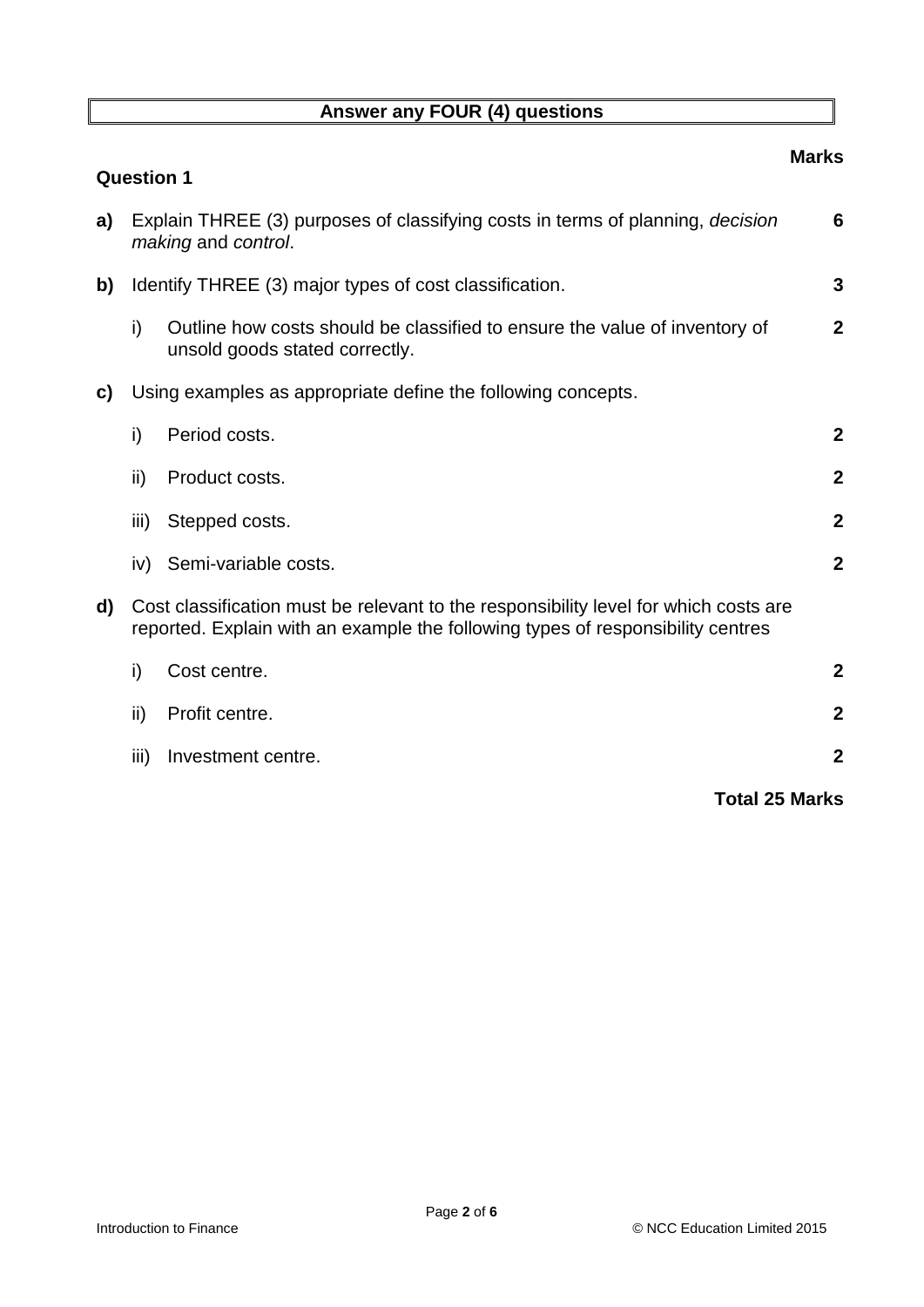**9**

#### **Question 2**

- **a)** Explain THREE (3) benefits for an organisation from producing a cash flow budget.
- **b)** John is investing £10,000 to start up a gardening business. The business will commence trading on the 1st January. He expects to gain 1 project per month for the first 6 months of trading; each project will generate £10,000 of sales. Customers will be expected to pay 25% of the price as a deposit with the balance on completion. **16**

Each project is expected to last one month. The main costs associated with the start-up are:

- Equipment:  $£2,500$  (month 1) and  $£2,500$  (month 4)
- A total investment of £5,000 for marketing (£1000 in January and then £500 each month).
- Legal and accounting costs: £1,250 (month 1)
- Project materials: £3,000 per project (it is assumed that suppliers will allow John 30 days to pay for these costs).
- Sub-contracted labour (other tradesmen): £4,000 per month. These will be paid in the month incurred.
- John will pay himself a salary of £1,000 each per month whilst the business is established.
- Other sundry costs of £500 per month have been assumed

Based on the information provided above, set out a cash budget for John for the next 4 months.

#### **Total 25 Marks**

#### **Question 3**

| a) |                                                              | Explain with examples the term 'non-current assets'.<br>5                                                                                                                          |   |
|----|--------------------------------------------------------------|------------------------------------------------------------------------------------------------------------------------------------------------------------------------------------|---|
| b) | Define the term <i>depreciation</i> and explain its purpose. |                                                                                                                                                                                    |   |
|    | I)                                                           | Explain the TWO (2) major methods of depreciation.                                                                                                                                 | 6 |
|    | ii)                                                          | Outline TWO (2) factors that will influence the choice of depreciation method.                                                                                                     | 4 |
|    | $\mathbf{III}$                                               | ABC company has calculated their 2015 depreciation charge at £2,500.<br>Explain how this transaction impacts upon the income statement and the<br>statement of financial position. | 3 |

iv) Using the accounting equation explain the impact of selling a non-fixed asset with a book value of £5,000 for £2,000 cash. **3**

#### **Total 25 Marks**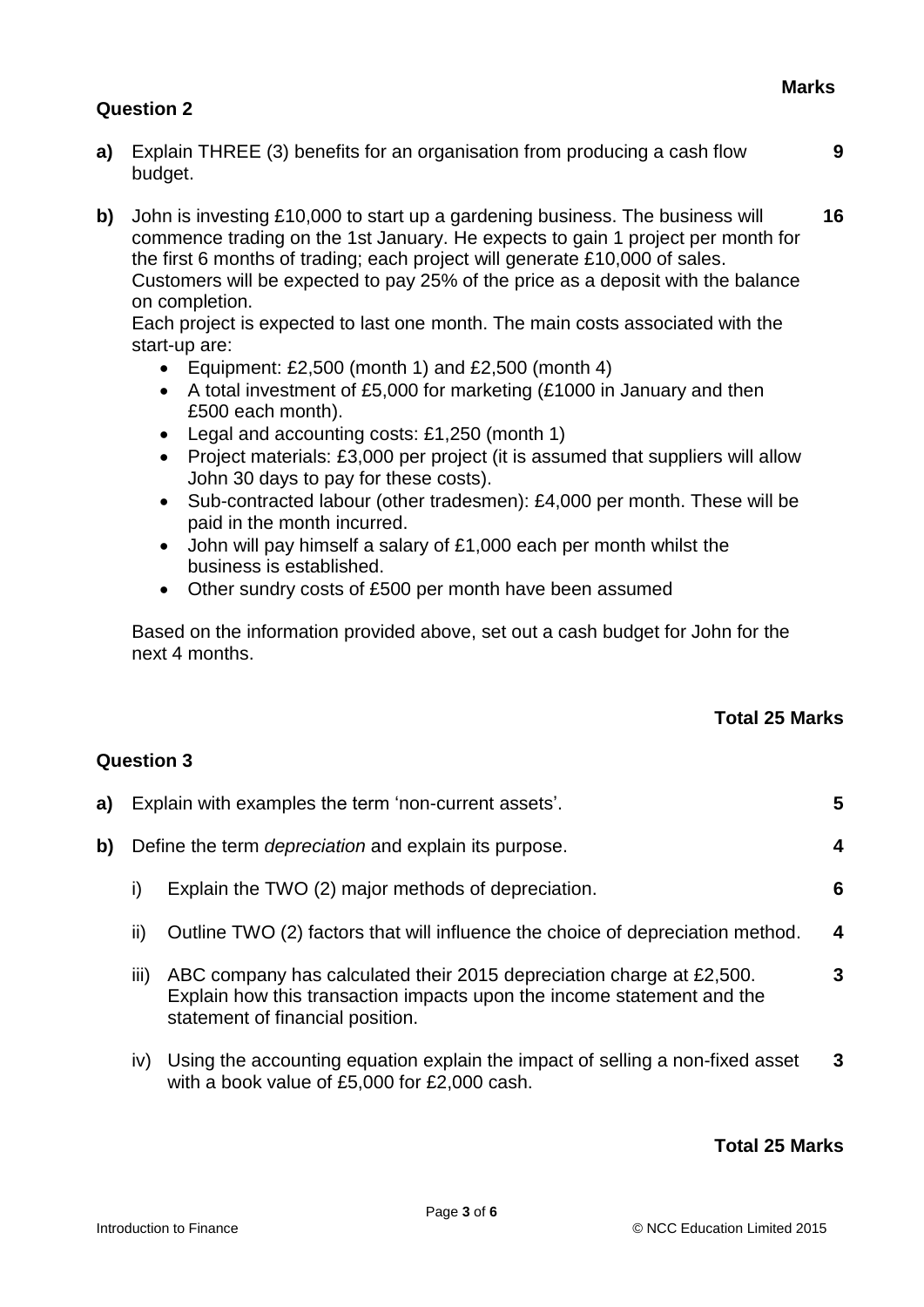#### **Question 4**

- **a)** A logistics/haulage company was set up on 1 January. In Year 1 a vehicle was purchased for £100,000 with the owner injecting the capital from their savings. Relevant Information:
	- The vehicle will be used for 4 years;
	- Estimated residual value of £20,000 (second hand).
	- During the  $1<sup>st</sup>$  year cash receipts from sales were £150,000.
	- Cash expenses were £60,000 for wages, petrol and running costs.

|    | i)   | Calculate the annual deprecation using the straight line method.                                                             | 3              |  |
|----|------|------------------------------------------------------------------------------------------------------------------------------|----------------|--|
|    | ii)  | Produce an income statement for year 1 of the business.                                                                      | 5              |  |
|    | III) | Produce a statement of financial position for the business for end of year 1.                                                | 9              |  |
| b) |      | There are several users of financial information. For each of the following user<br>groups, outline their information needs: |                |  |
|    | i)   | Management                                                                                                                   | $\mathbf 2$    |  |
|    | ii)  | Owners as investors                                                                                                          | $\overline{2}$ |  |
|    | iii) | <b>Employees</b>                                                                                                             | $\mathbf 2$    |  |
|    | iv)  | <b>Public Interest</b>                                                                                                       | $\mathbf 2$    |  |
|    |      |                                                                                                                              |                |  |

#### **Total 25 Marks**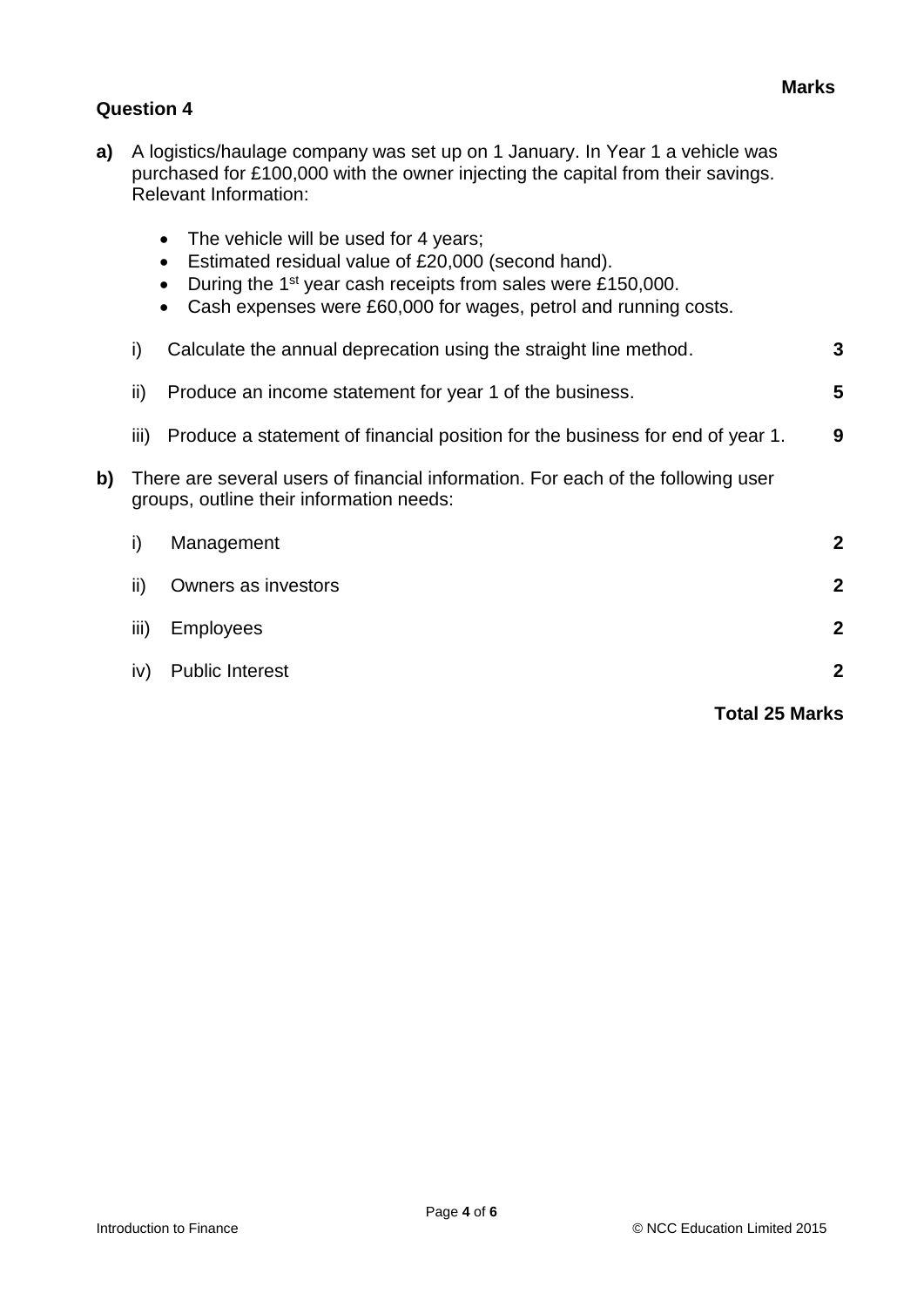#### **Question 5**

- **a)** Explain the following accounting terms:
	- i) Contribution. **2**
	- ii) *Sunk cost*. **2**
	- iii) Relevant cost. **2**
- **b)** There are several differences between management accounting and financial accounting. Complete the following table with a word of very short sentence in each box. The first row has been completed as an example. **12**

|                                        | <b>Financial Accounting</b> | <b>Management Accounting</b> |
|----------------------------------------|-----------------------------|------------------------------|
| Nature of the<br>reports<br>produced   | General purpose             | Very specific                |
| <b>Users</b>                           |                             |                              |
| Level of detail                        |                             |                              |
| <b>Regulations</b>                     |                             |                              |
| Reporting<br>interval                  |                             |                              |
| Time<br>orientation                    |                             |                              |
| Range and<br>quality of<br>information |                             |                              |